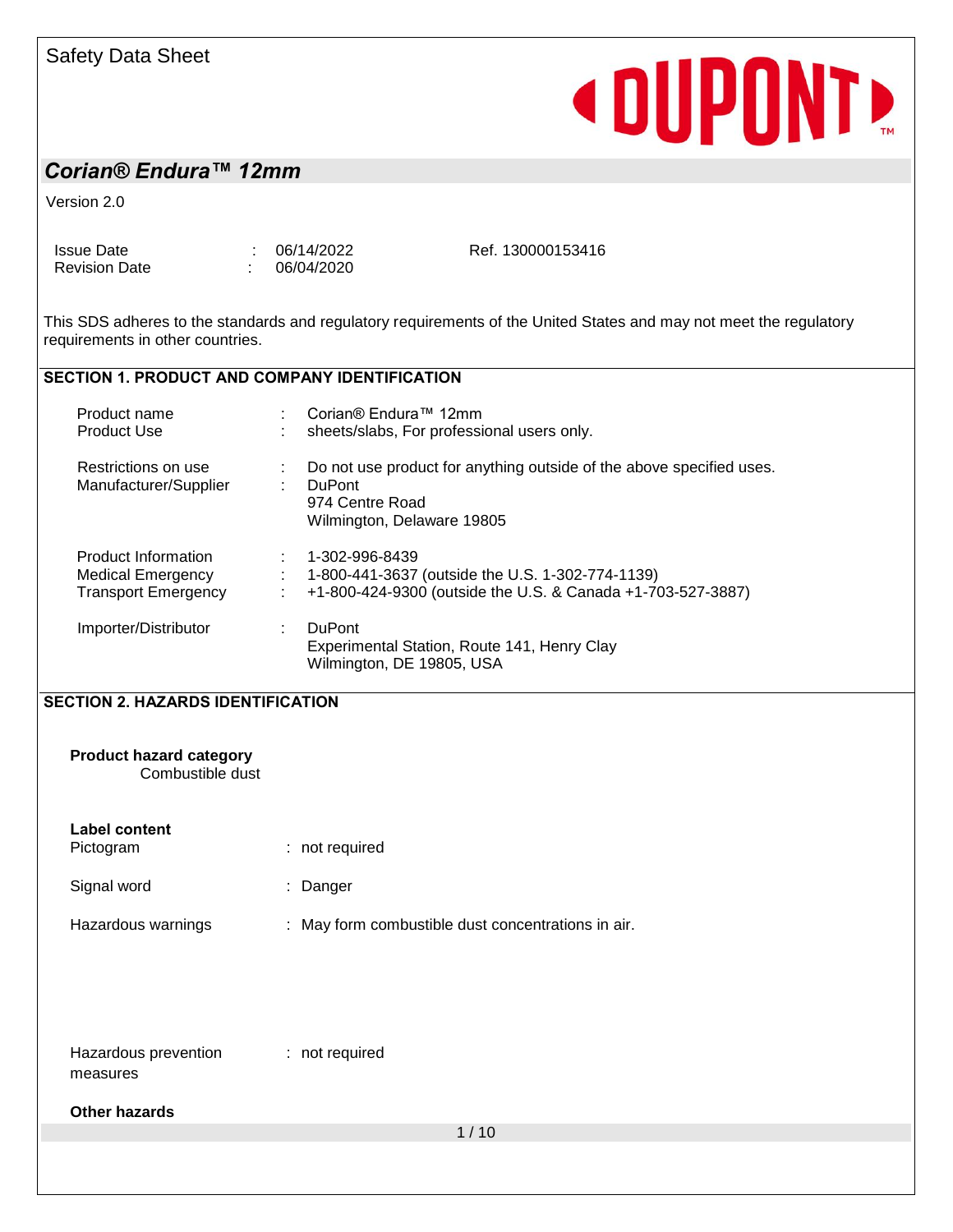### *Corian® Endura™ 12mm*

Version 2.0

Issue Date : 06/14/2022 Revision Date : 06/04/2020

Ref. 130000153416

**«DUPONT»** 

The product as such is not hazardous.

The hazards of this product are associated mainly with its processing.

Operations such as sawing, routing, drilling and sanding can generate dust.

Dust generated during handling of porcelain products can contain particles of crystalline silica (quartz).

Overexposure to airborne quartz can cause silicosis.

If small particles are generated during further processing, handling or by other means, may form combustible dust concentrations in air.

#### **SECTION 3. COMPOSITION/INFORMATION ON INGREDIENTS**

| Component                 | CAS-No.    | Concentration |
|---------------------------|------------|---------------|
| Quartz                    | 14808-60-7 | $20 - 30 \%$  |
| Non regulated ingredients |            | $70 - 80 \%$  |

The specific chemical identity and/or exact percentage (concentration) of composition has been withheld as a trade secret.

#### **SECTION 4. FIRST AID MEASURES**

| General advice<br>Inhalation                             | : No applicable data available.<br>: If inhaled, remove to fresh air.                                                                |
|----------------------------------------------------------|--------------------------------------------------------------------------------------------------------------------------------------|
| Skin contact                                             | : Wash with water and soap as a precaution.                                                                                          |
| Eye contact                                              | : Rinse cautiously with water for several minutes. Keep the eyes open and rinse<br>slowly and carefully with room temperature water. |
| Ingestion                                                | : Do not induce vomiting. Drink water. Call physician immediately.                                                                   |
| Most important<br>symptoms/effects, acute<br>and delayed | : No applicable data available.                                                                                                      |
| Protection of first-aiders<br>Notes to physician         | : No applicable data available.<br>: Consult a physician. If possible, show doctor instructions for use.                             |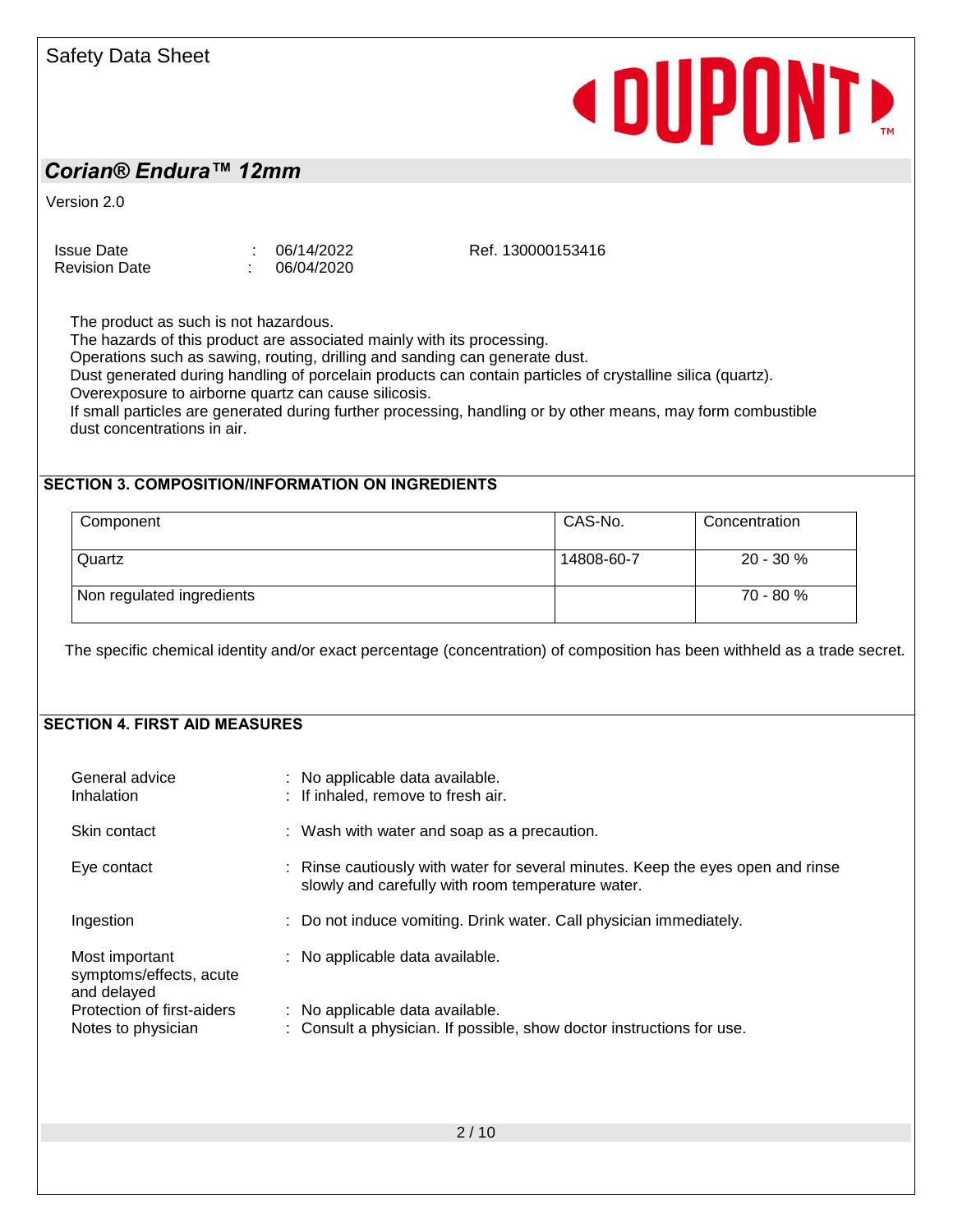# **« DUPONTE**

#### *Corian® Endura™ 12mm*

Version 2.0

Issue Date : 06/14/2022 Revision Date : 06/04/2020

Ref. 130000153416

#### **SECTION 5. FIREFIGHTING MEASURES**

| Suitable extinguishing media                     | : The product itself does not burn., Use extinguishing measures that are<br>appropriate to local circumstances and the surrounding environment. |
|--------------------------------------------------|-------------------------------------------------------------------------------------------------------------------------------------------------|
| Unsuitable extinguishing<br>media                | : No applicable data available.                                                                                                                 |
| Specific hazards                                 | : No applicable data available.                                                                                                                 |
| Special protective equipment<br>for firefighters | : Wear self-contained breathing apparatus for firefighting if necessary.                                                                        |

Further information : No applicable data available.

#### **SECTION 6. ACCIDENTAL RELEASE MEASURES**

NOTE: Review FIRE FIGHTING MEASURES and HANDLING (PERSONNEL) sections before proceeding with clean-up. Use appropriate PERSONAL PROTECTIVE EQUIPMENT during clean-up.

| Safeguards (Personnel)                     | : Wear respiratory protection.                                                            |
|--------------------------------------------|-------------------------------------------------------------------------------------------|
| Environmental precautions<br>Spill Cleanup | : No applicable data available.<br>: Sweep and collect the leakage in a sealed container. |
| <b>Accidental Release Measures</b>         | : No applicable data available.                                                           |

#### **SECTION 7. HANDLING AND STORAGE**

| Handling (Personnel)                                | : Provide for appropriate exhaust ventilation and dust collection at machinery.<br>Avoid dust formation. Handling and processing operations should be<br>conducted in accordance with best practices (e.g.NFPA-654). Wear suitable<br>protective clothing, gloves and eye/face protection. |  |
|-----------------------------------------------------|--------------------------------------------------------------------------------------------------------------------------------------------------------------------------------------------------------------------------------------------------------------------------------------------|--|
| Handling (Physical Aspects)<br>Dust explosion class | : No applicable data available.<br>: No applicable data available.                                                                                                                                                                                                                         |  |

 $3/10$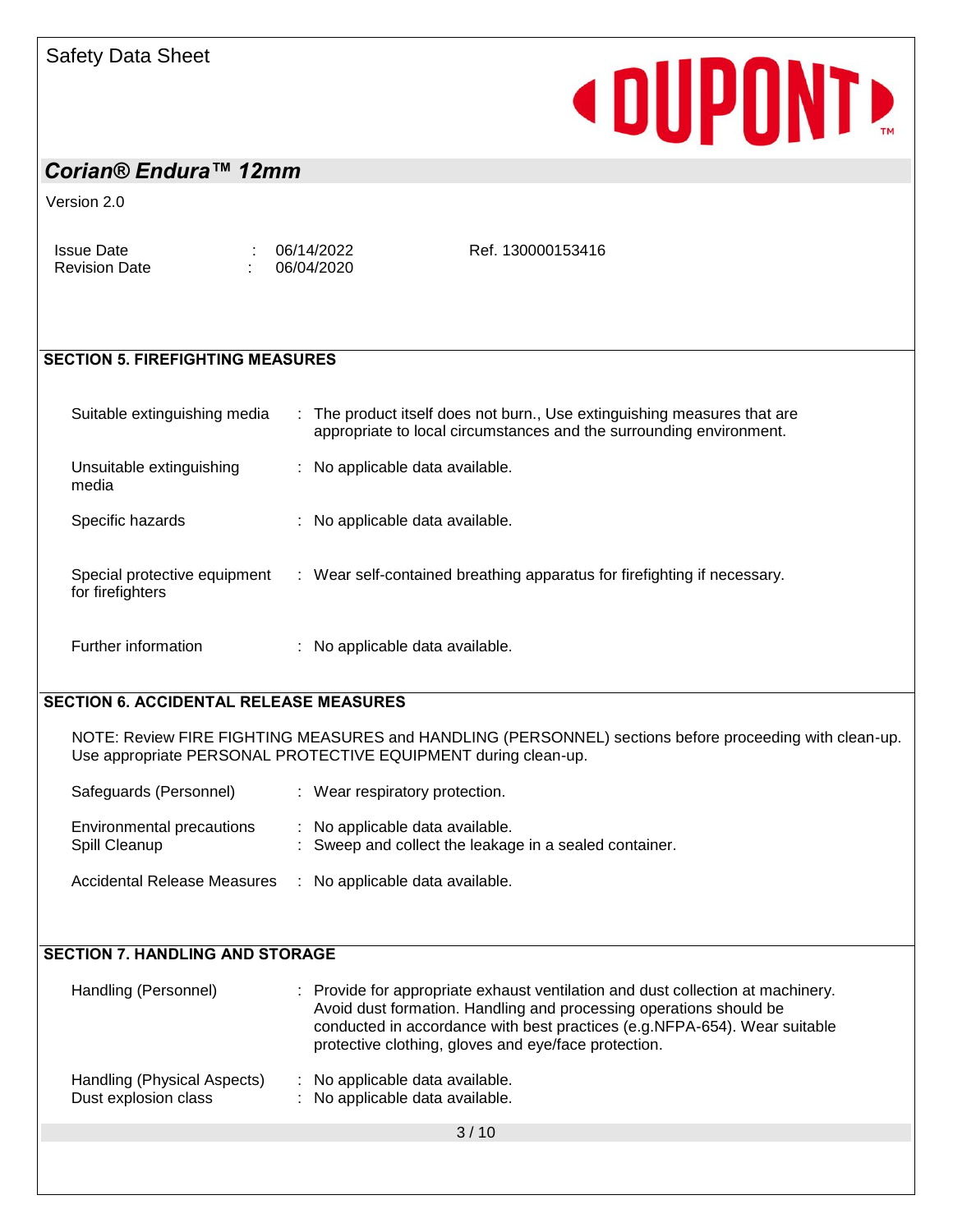# **«DUPONT**

# *Corian® Endura™ 12mm*

Version 2.0

| <b>Issue Date</b><br><b>Revision Date</b> | 06/14/2022<br>06/04/2020 | Ref. 130000153416               |
|-------------------------------------------|--------------------------|---------------------------------|
| Storage                                   | none                     |                                 |
| Storage period                            |                          | : No applicable data available. |
| Storage temperature                       |                          | : No applicable data available. |

#### **SECTION 8. EXPOSURE CONTROLS/PERSONAL PROTECTION**

| Personal protective equipment<br>Respiratory protection | : In case of insufficient ventilation, wear suitable respiratory equipment. |
|---------------------------------------------------------|-----------------------------------------------------------------------------|
| Hand protection                                         | : Material: Protective gloves                                               |
| Eye protection                                          | Wear safety glasses.                                                        |
| Skin and body protection                                | Wear suitable protective equipment.                                         |

Exposure Guidelines

Exposure Limit Values

| Quartz           |          |                     |                                      |
|------------------|----------|---------------------|--------------------------------------|
| PEL (Permissible | (OSHA)   | $0.05$ mg/m $3$     | 8 hr. TWA                            |
| Exposure Limit)  |          |                     | Respirable dust                      |
| PEL (Permissible | (OSHA)   | 10 mg/m3 / %SiO2+2  | <b>TWA</b>                           |
| Exposure Limit)  |          |                     | respirable                           |
| PEL (Permissible | (OSHA)   | 250 mppcf / %SiO2+5 | <b>TWA</b>                           |
| Exposure Limit)  |          |                     | respirable                           |
| PEL (Permissible | (OSHA)   | $0.1$ mg/m $3$      | <b>TWA</b>                           |
| Exposure Limit)  |          |                     | respirable dust fraction             |
| <b>TLV</b>       | (ACGIH)  | $0.025$ mg/m3       | <b>TWA</b>                           |
|                  |          |                     | Respirable particulate matter        |
|                  |          |                     | Silica                               |
| <b>REL</b>       | (NIOSH)  | $0.05$ mg/m $3$     | Time-weighted average concentration  |
|                  |          |                     | for up to a 10-hour workday during a |
|                  |          |                     | 40-hour workweek                     |
|                  |          |                     | Respirable dust                      |
|                  |          |                     | Silica                               |
| AEL*             | (DuPont) | $0.01$ mg/m3        | 12 hr. TWA                           |
|                  |          |                     | Respirable dust.                     |
| AEL*             | (DuPont) | $0.02$ mg/m $3$     | 8 hr. TWA                            |
|                  |          |                     | Respirable dust.                     |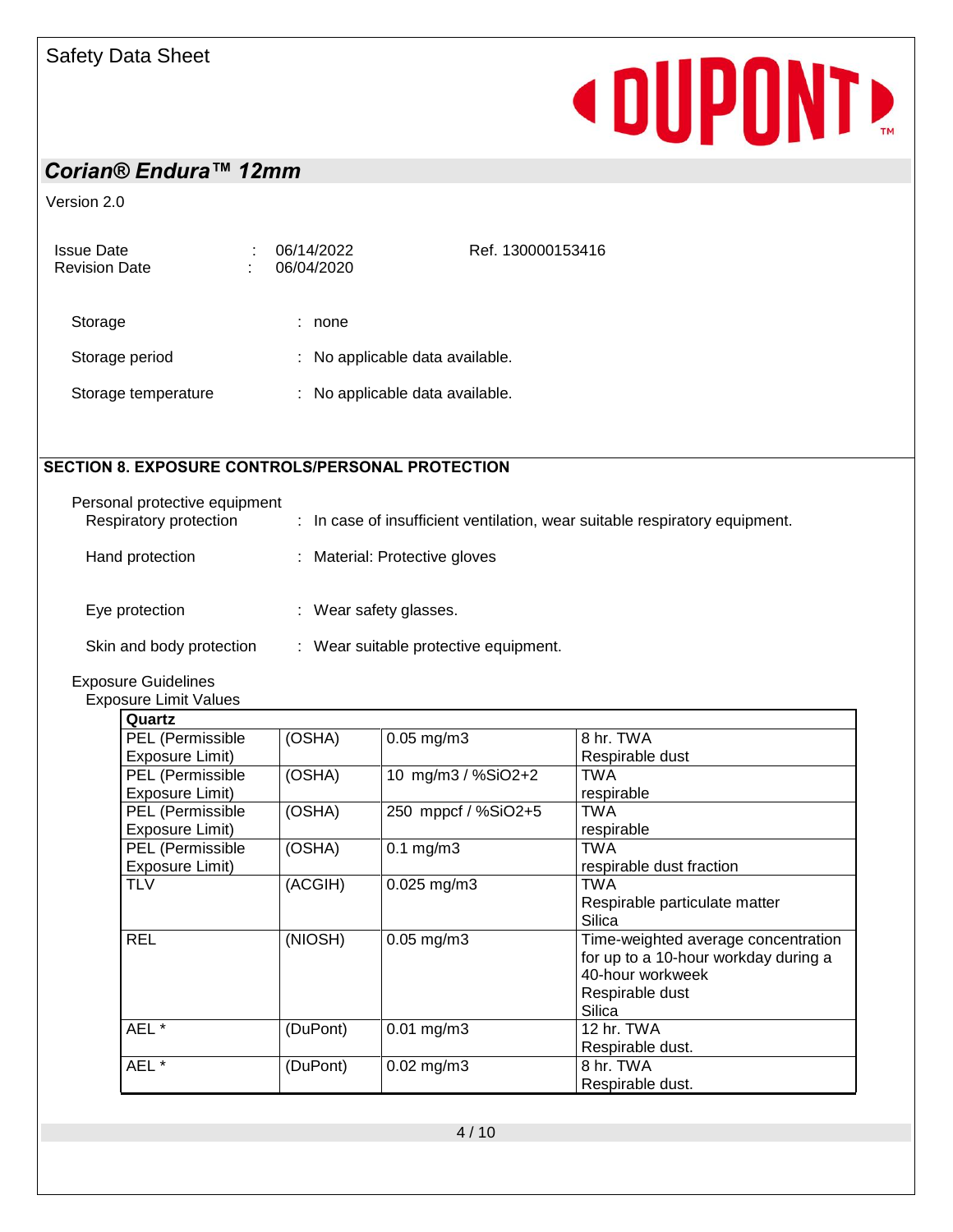# **«DUPONTE**

### *Corian® Endura™ 12mm*

Version 2.0

Issue Date : 06/14/2022 Revision Date : 06/04/2020

Ref. 130000153416

| . .<br>nedulunear<br>edients<br><b>INNIA</b><br>$\sim$<br>   |  |
|--------------------------------------------------------------|--|
| 30.010<br>----<br>avallable.<br>.nie<br>udla<br>טאו ו<br>⊣∪⊔ |  |

\* AEL is DuPont's Acceptable Exposure Limit. Where governmentally imposed occupational exposure limits which are lower than the AEL are in effect, such limits shall take precedence.

#### **SECTION 9. PHYSICAL AND CHEMICAL PROPERTIES**

| Appearance<br>Physical state<br>Form<br>Color |   | solid<br>solid<br>No applicable data available.  |
|-----------------------------------------------|---|--------------------------------------------------|
| Odor                                          |   | odourless                                        |
| Odor threshold                                |   | No applicable data available.                    |
| рH                                            |   | Not applicable                                   |
| Melting point/freezing point                  | ÷ | Melting point/range<br>$> 1,300$ °C (2,372 °F)   |
| Boiling point/boiling range                   |   | Not applicable                                   |
| Flash point                                   |   | Not applicable                                   |
| Evaporation rate                              |   | No applicable data available.                    |
| Flammability (solid, gas)                     | ÷ | May form combustible dust concentrations in air. |
| Upper explosion limit                         |   | No applicable data available.                    |
| Lower explosion limit                         |   | No applicable data available.                    |
| Vapour Pressure                               | ÷ | No applicable data available.                    |
| Vapour density                                |   | No applicable data available.                    |
| Density                                       |   | : $2.4 - 2.5$ g/cm3                              |
| Specific gravity (Relative<br>density)        | ÷ | No applicable data available.                    |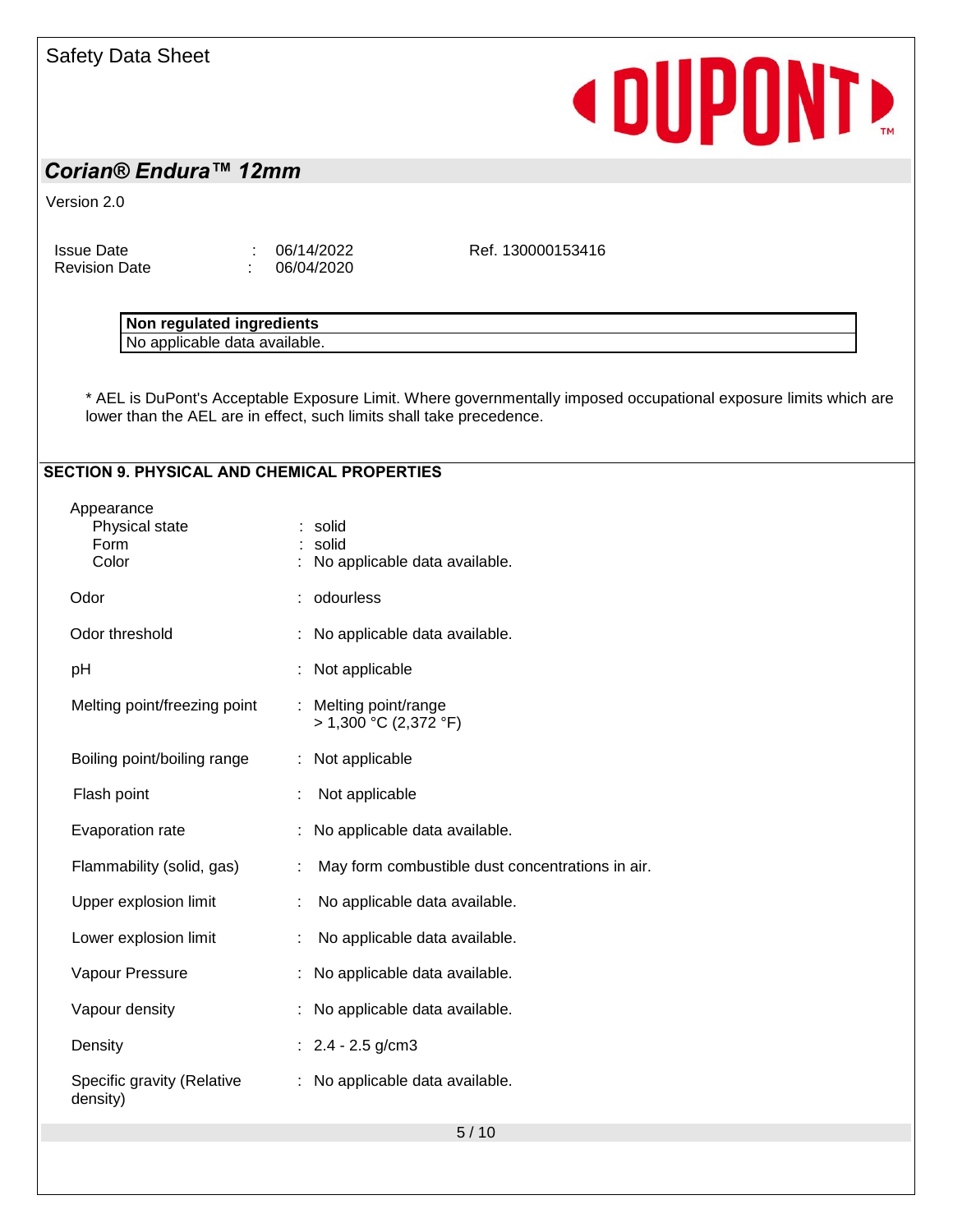# **«DUPONTE**

# *Corian® Endura™ 12mm*

Version 2.0

| <b>Issue Date</b><br><b>Revision Date</b>     | 06/14/2022<br>Ref. 130000153416<br>06/04/2020                                   |
|-----------------------------------------------|---------------------------------------------------------------------------------|
|                                               |                                                                                 |
| Water solubility                              | : insoluble                                                                     |
| Solubility(ies)                               | : No applicable data available.                                                 |
| Partition coefficient: n-<br>octanol/water    | : No applicable data available.                                                 |
| Auto-ignition temperature                     | No applicable data available.<br>÷                                              |
| Decomposition temperature                     | No applicable data available.<br>÷                                              |
| Viscosity, kinematic                          | No applicable data available.                                                   |
| Viscosity, dynamic                            | No applicable data available.<br>÷                                              |
|                                               |                                                                                 |
| <b>SECTION 10. STABILITY AND REACTIVITY</b>   |                                                                                 |
| Reactivity                                    | No dangerous reaction known under conditions of normal use.                     |
| Chemical stability                            | Stable at normal temperatures and storage conditions.                           |
| Possibility of hazardous<br>reactions         | ÷<br>None.                                                                      |
| Conditions to avoid<br>Incompatible materials | No applicable data available.<br>no incompatible<br>$\mathcal{L}^{\mathcal{L}}$ |
| Hazardous decomposition<br>products           | $\mathcal{L}^{\mathcal{L}}$<br>No materials to be especially mentioned.         |
|                                               |                                                                                 |
| <b>SECTION 11. TOXICOLOGICAL INFORMATION</b>  |                                                                                 |
| Quartz<br>Oral LD50                           | > 11,000 mg/kg, Rat                                                             |
| Skin irritation                               | No skin irritation, Rabbit                                                      |
| Eve irritation                                | Slight or no eye irritation, Rabbit                                             |

6 / 10

Skin sensitization : Does not cause skin sensitisation., Guinea pig

Repeated dose toxicity : Inhalation

Minimal effects that do not meet the threshold for classification.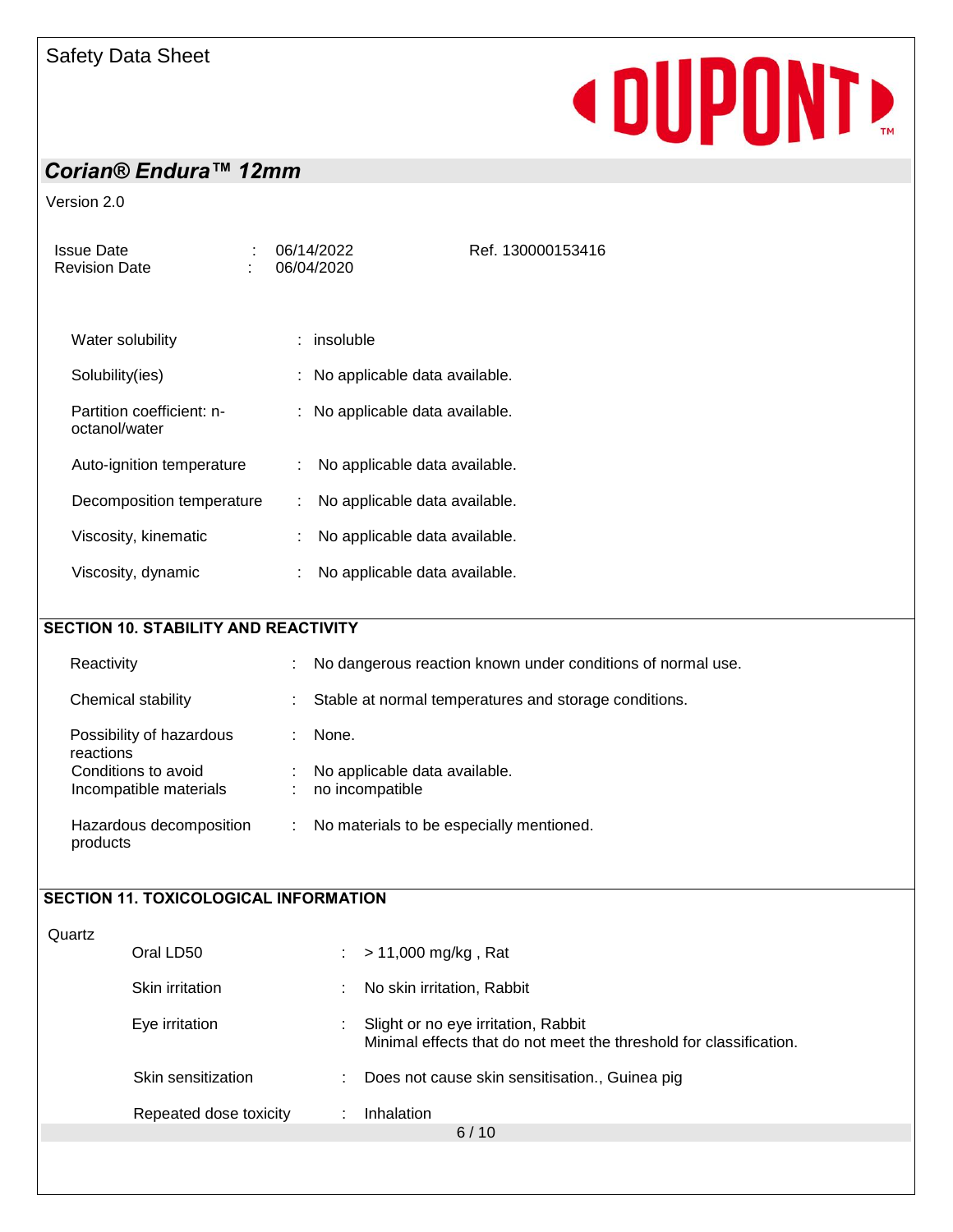# **«DUPONT**

# *Corian® Endura™ 12mm*

Version 2.0

| <b>Issue Date</b><br><b>Revision Date</b>                                                                                                                                                                                                                                                                                                                                                                                                |                                           |  | 06/14/2022<br>06/04/2020 |             |                                                                                                                                                                                                 | Ref. 130000153416                                                  |  |  |
|------------------------------------------------------------------------------------------------------------------------------------------------------------------------------------------------------------------------------------------------------------------------------------------------------------------------------------------------------------------------------------------------------------------------------------------|-------------------------------------------|--|--------------------------|-------------|-------------------------------------------------------------------------------------------------------------------------------------------------------------------------------------------------|--------------------------------------------------------------------|--|--|
|                                                                                                                                                                                                                                                                                                                                                                                                                                          |                                           |  |                          |             | multiple species                                                                                                                                                                                |                                                                    |  |  |
|                                                                                                                                                                                                                                                                                                                                                                                                                                          | Carcinogenicity                           |  |                          |             | dust/mist<br>LOAEL: 0.002 mg/l<br><b>Target Organs: Lungs</b><br>Human carcinogen.<br>based studies.                                                                                            | An increased risk of cancer in humans has been shown in workplace- |  |  |
|                                                                                                                                                                                                                                                                                                                                                                                                                                          | Mutagenicity                              |  |                          |             | Genetic damage in cultured mammalian cells was observed in some<br>laboratory tests but not in others.<br>Genetic damage in animals was observed in some laboratory tests but<br>not in others. |                                                                    |  |  |
| Carcinogenicity<br>The carcinogenicity classifications for this product and/or its ingredients have been determined according to<br>HazCom 2012, Appendix A.6. The classifications may differ from those listed in the National Toxicology<br>Program (NTP) Report on Carcinogens (latest edition) or those found to be a potential carcinogen in the<br>International Agency for Research on Cancer (IARC) Monographs (latest edition). |                                           |  |                          |             |                                                                                                                                                                                                 |                                                                    |  |  |
|                                                                                                                                                                                                                                                                                                                                                                                                                                          | Material                                  |  |                          | <b>IARC</b> | <b>NTP</b>                                                                                                                                                                                      | <b>OSHA</b>                                                        |  |  |
|                                                                                                                                                                                                                                                                                                                                                                                                                                          | Kaolin                                    |  | 1                        |             | X                                                                                                                                                                                               |                                                                    |  |  |
|                                                                                                                                                                                                                                                                                                                                                                                                                                          | Quartz                                    |  | 1                        |             | X                                                                                                                                                                                               |                                                                    |  |  |
|                                                                                                                                                                                                                                                                                                                                                                                                                                          | Silicon dioxide,<br>amorphous             |  | 1                        |             | X                                                                                                                                                                                               |                                                                    |  |  |
|                                                                                                                                                                                                                                                                                                                                                                                                                                          | Titanium dioxide                          |  |                          | 2B          |                                                                                                                                                                                                 |                                                                    |  |  |
|                                                                                                                                                                                                                                                                                                                                                                                                                                          | <b>SECTION 12. ECOLOGICAL INFORMATION</b> |  |                          |             |                                                                                                                                                                                                 |                                                                    |  |  |
| <b>Environmental Fate</b>                                                                                                                                                                                                                                                                                                                                                                                                                |                                           |  |                          |             |                                                                                                                                                                                                 |                                                                    |  |  |
| Quartz                                                                                                                                                                                                                                                                                                                                                                                                                                   | Biodegradability                          |  |                          |             | Not biodegradable<br>Not applicable                                                                                                                                                             |                                                                    |  |  |
|                                                                                                                                                                                                                                                                                                                                                                                                                                          | Bioaccumulation                           |  |                          |             | Not applicable                                                                                                                                                                                  |                                                                    |  |  |
|                                                                                                                                                                                                                                                                                                                                                                                                                                          |                                           |  |                          |             | 7/10                                                                                                                                                                                            |                                                                    |  |  |
|                                                                                                                                                                                                                                                                                                                                                                                                                                          |                                           |  |                          |             |                                                                                                                                                                                                 |                                                                    |  |  |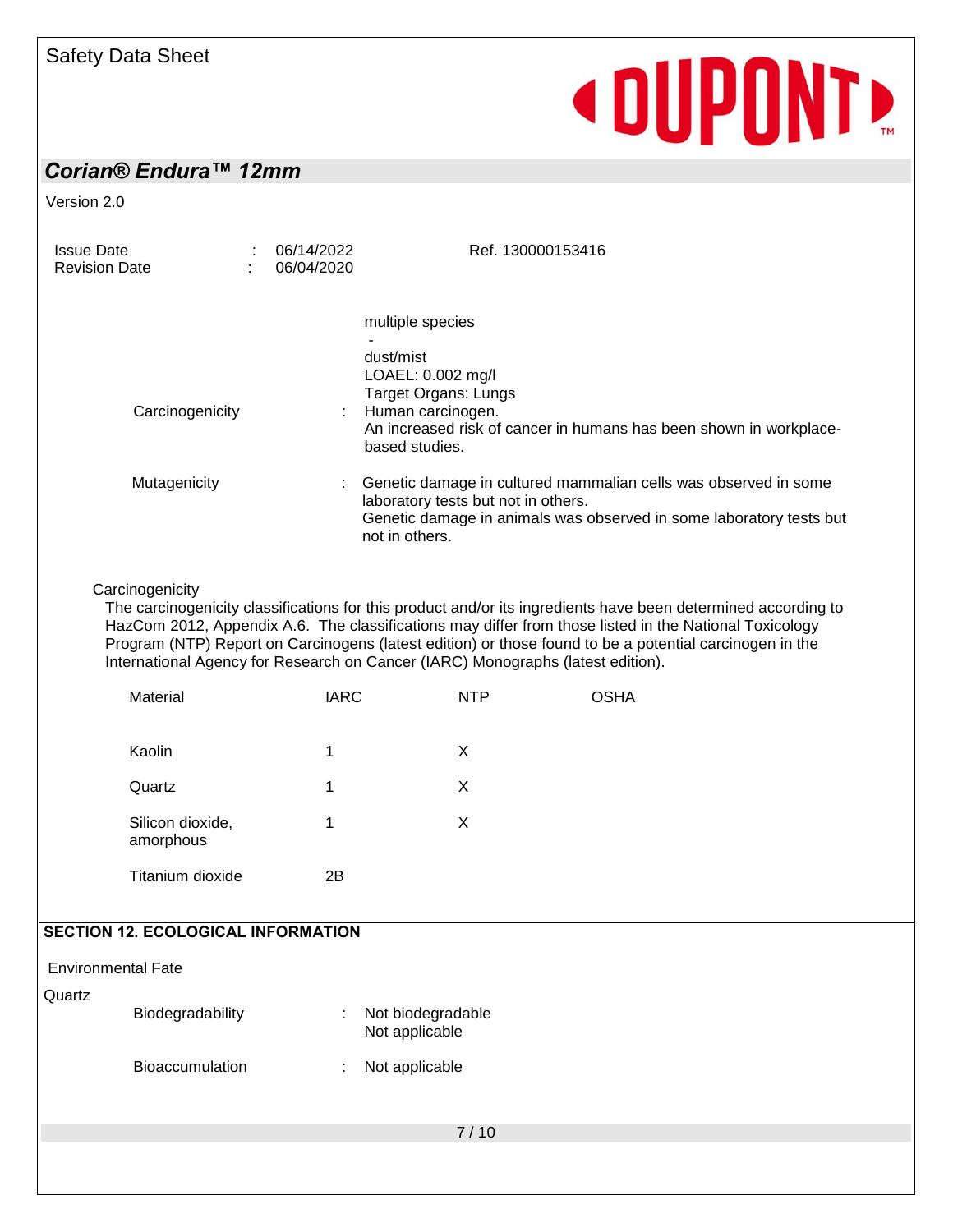# **« DUPONTE**

# *Corian® Endura™ 12mm*

Version 2.0

Issue Date : 06/14/2022<br>Revision Date : 06/04/2020

 $\frac{66}{106}$  06/04/2020

Ref. 130000153416

#### **SECTION 13. DISPOSAL CONSIDERATIONS**

| Waste disposal methods -<br>Product | : Can be landfilled or incinerated, when in compliance with local regulations. |
|-------------------------------------|--------------------------------------------------------------------------------|
| Contaminated packaging              | : Empty containers should be taken to local recyclers for disposal.            |

#### **SECTION 14. TRANSPORT INFORMATION**

Not classified as dangerous in the meaning of transport regulations.

| <b>SECTION 15. REGULATORY INFORMATION</b> |  |                                                                                                                                                                                                                                       |  |  |  |  |
|-------------------------------------------|--|---------------------------------------------------------------------------------------------------------------------------------------------------------------------------------------------------------------------------------------|--|--|--|--|
| <b>TSCA</b>                               |  | : In compliance with TSCA-active Inventory requirements for commercial<br>purposes.                                                                                                                                                   |  |  |  |  |
| SARA 311/312 Hazard<br>classification     |  | : Combustible dust                                                                                                                                                                                                                    |  |  |  |  |
| SARA 313 Regulated<br>Chemical(s)         |  | : The following components are subject to reporting levels established by<br>SARA Title III, Section 313: Aluminum oxide                                                                                                              |  |  |  |  |
| PA Right to Know<br>Regulated Chemical(s) |  | : Substances on the Pennsylvania Hazardous Substances List present at a<br>concentration of 1% or more (0.01% for Special Hazardous Substances):<br>Kaolin, Quartz, Aluminum oxide, Silicon dioxide, amorphous, Hydrofluoric<br>acid% |  |  |  |  |
| NJ Right to Know<br>Regulated Chemical(s) |  | : Substances on the New Jersey Workplace Hazardous Substance List present<br>at a concentration of 1% or more (0.1% for substances identified as<br>carcinogens, mutagens or teratogens): Kaolin, Quartz, Aluminum oxide              |  |  |  |  |
| California Prop. 65                       |  | : This product can expose you to substances including Quartz, which is/are                                                                                                                                                            |  |  |  |  |
|                                           |  | 8/10                                                                                                                                                                                                                                  |  |  |  |  |
|                                           |  |                                                                                                                                                                                                                                       |  |  |  |  |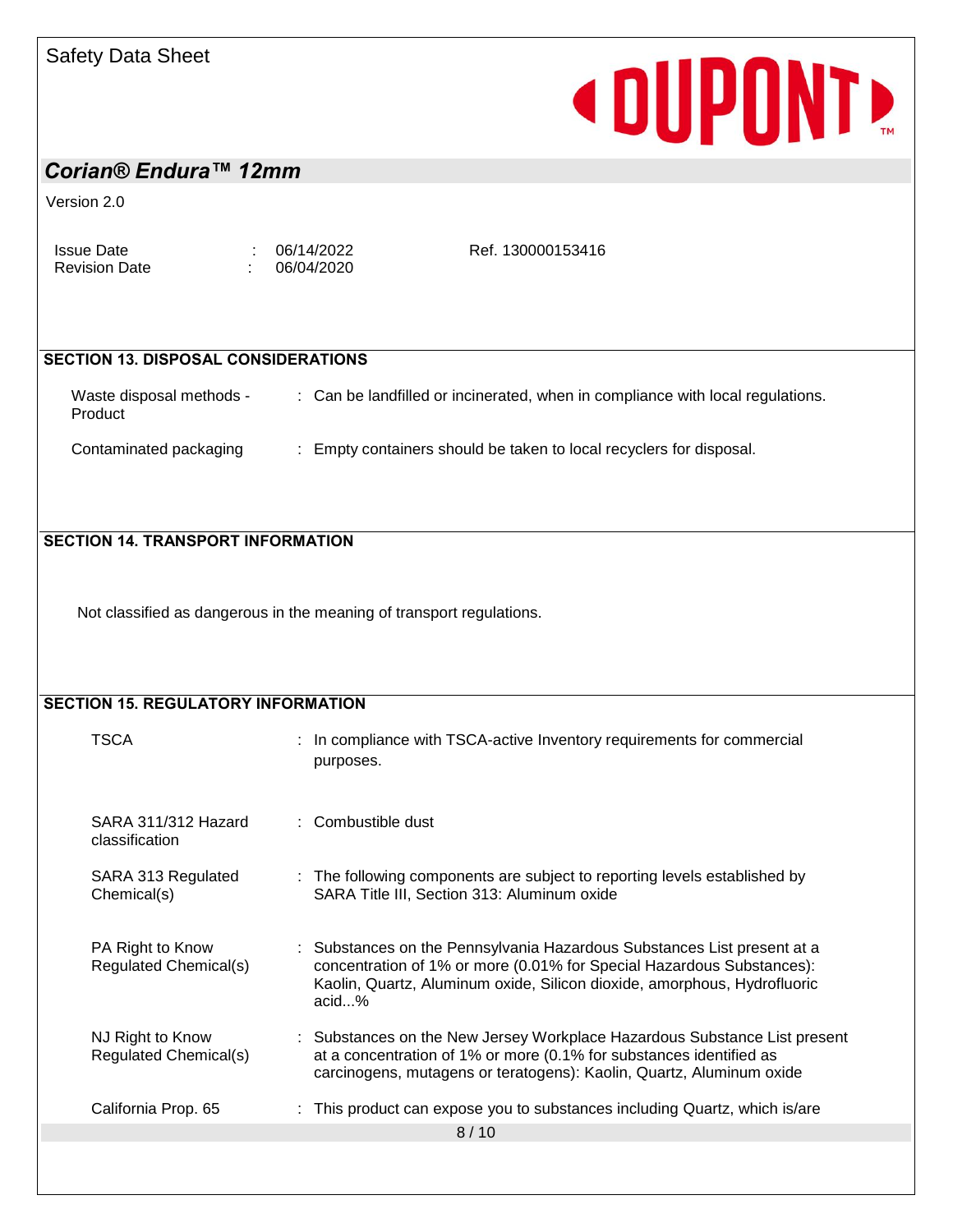# **«DUPONT»**

#### *Corian® Endura™ 12mm*

Version 2.0

Issue Date : 06/14/2022 Revision Date : 06/04/2020

Ref. 130000153416

known to the State of California to cause cancer. For more information go to www.P65Warnings.ca.gov.

#### **SECTION 16. OTHER INFORMATION**

Do not use DuPont materials in medical applications involving implantation in the human body or contact with internal body fluids or tissues unless the material has been provided from DuPont under a written contract that is consistent with DuPont policy regarding medical applications and expressly acknowledges the contemplated use. For further information, please contact your DuPont representative. You may also request a copy of the DuPont POLICY Regarding Medical Applications and DuPont CAUTION Regarding Medical Applications.

The DuPont Oval Logo, DuPont™ and all products denoted with ® or ™ are trademarks or registered trademarks of affiliates of DuPont de Nemours, Inc.

| <b>Issue Date</b>    | : 06/14/2022 |
|----------------------|--------------|
| <b>Revision Date</b> | : 06/04/2020 |

The information provided in this Safety Data Sheet is correct to the best of our knowledge, information and belief at the date of its publication. The information given is designed only as a guidance for safe handling, use, processing, storage, transportation, disposal and release and is not to be considered a warranty or quality specification. The information relates only to the specific material designated and may not be valid for such material used in combination with any other materials or in any process, unless specified in the text.